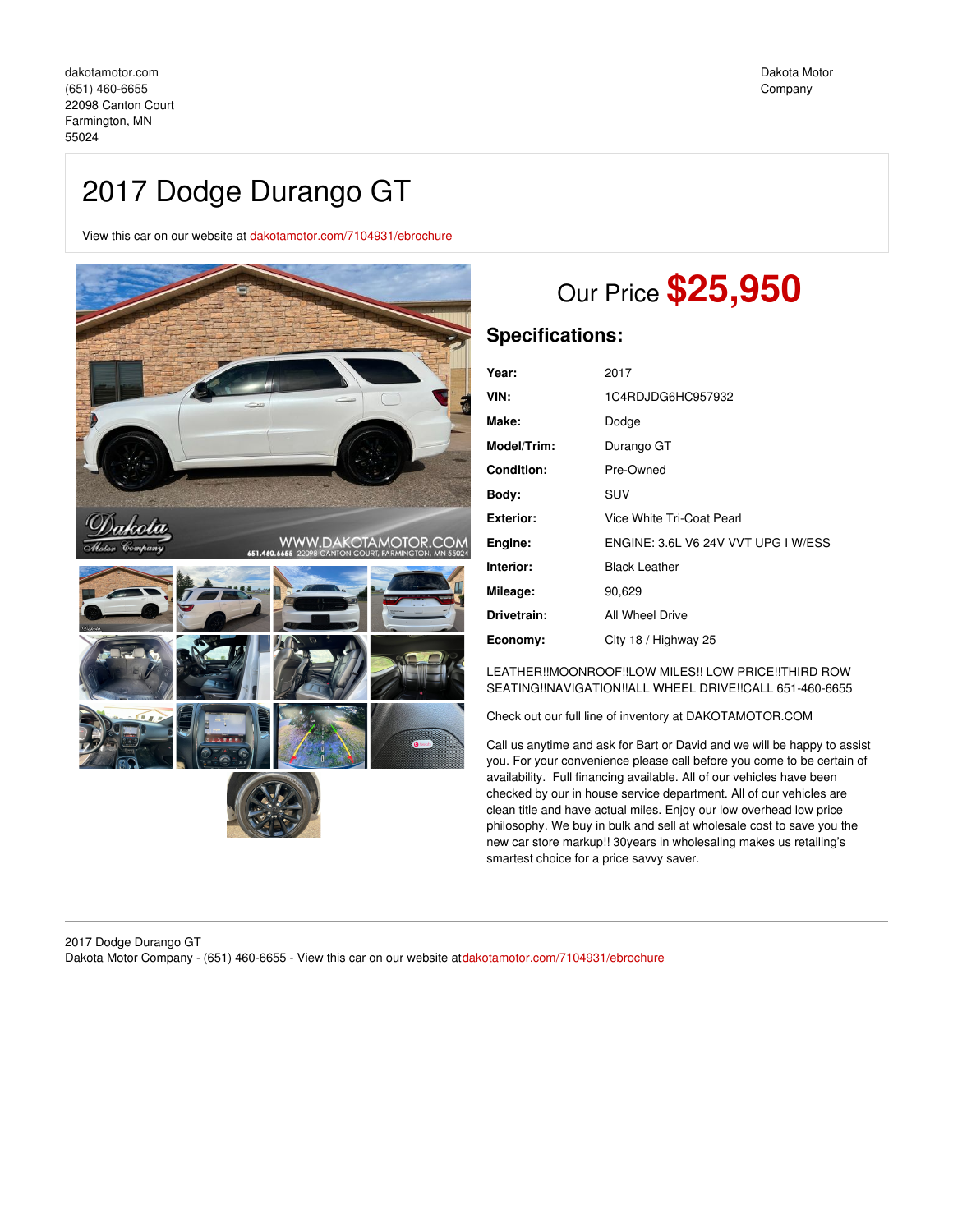

#### 2017 Dodge Durango GT

Dakota Motor Company - (651) 460-6655 - View this car on our website at[dakotamotor.com/7104931/ebrochure](https://dakotamotor.com/vehicle/7104931/2017-dodge-durango-gt-farmington-mn-55024/7104931/ebrochure)

# **Installed Options**

## **Interior**

- 10-Way Power Passenger Seat -inc: Power Height Adjustment, Fore/Aft Movement, Cushion Tilt, Manual Recline, Power 4-Way Lumbar Support and Fold Flat
- 12-Way Power Driver Seat -inc: Power Recline, Height Adjustment, Fore/Aft Movement, Cushion Tilt and Power 4-Way Lumbar Support
- 2 Seatback Storage Pockets- 3 12V DC Power Outlets
- 3 12V DC Power Outlets and 1 120V AC Power Outlet
- 60-40 Folding Split-Bench Front Facing Heated Manual Reclining Fold Forward Seatback Rear Seat
- 8.4" Touchscreen Display- Air Filtration- Cargo Area Concealed Storage
- Cargo Space Lights- Carpet Floor Trim- Compass
- Cruise Control w/Steering Wheel Controls- Day-Night Auto-Dimming Rearview Mirror
- Delayed Accessory Power- Digital/Analog Appearance
- Driver And Passenger Heated-Cushion, Driver And Passenger Heated-Seatback
- Driver And Passenger Visor Vanity Mirrors w/Driver And Passenger Illumination
- Driver Foot Rest- Dual Zone Front Automatic Air Conditioning
- FOB Controls -inc: Cargo Access, Windows and Remote Engine Start
- Fade-To-Off Interior Lighting
- Fixed 50-50 Split-Bench Vinyl 3rd Row Seat Front, Manual Fold Into Floor, 2 Power and Adjustable Head Restraints
- Front And Rear Map Lights- Front Center Armrest w/Storage and Rear Center Armrest
- Front Seats w/Power 4-Way Driver Lumbar
- Full Carpet Floor Covering -inc: Carpet Front And Rear Floor Mats Full Cloth Headliner
- Full Floor Console w/Covered Storage, Mini Overhead Console w/Storage, 3 12V DC Power Outlets and 1 120V AC Power Outlet
- Garage Door Transmitter
- Gauges -inc: Speedometer, Odometer, Oil Pressure, Engine Coolant Temp, Tachometer, Oil Temperature, Transmission Fluid Temp, Engine Hour Meter, Trip Odometer and Trip **Computer**
- HVAC -inc: Auxiliary Rear Heater, Headliner/Pillar Ducts and Console Ducts
- Heated Leather/Metal-Look Steering Wheel- Illuminated Front Cupholder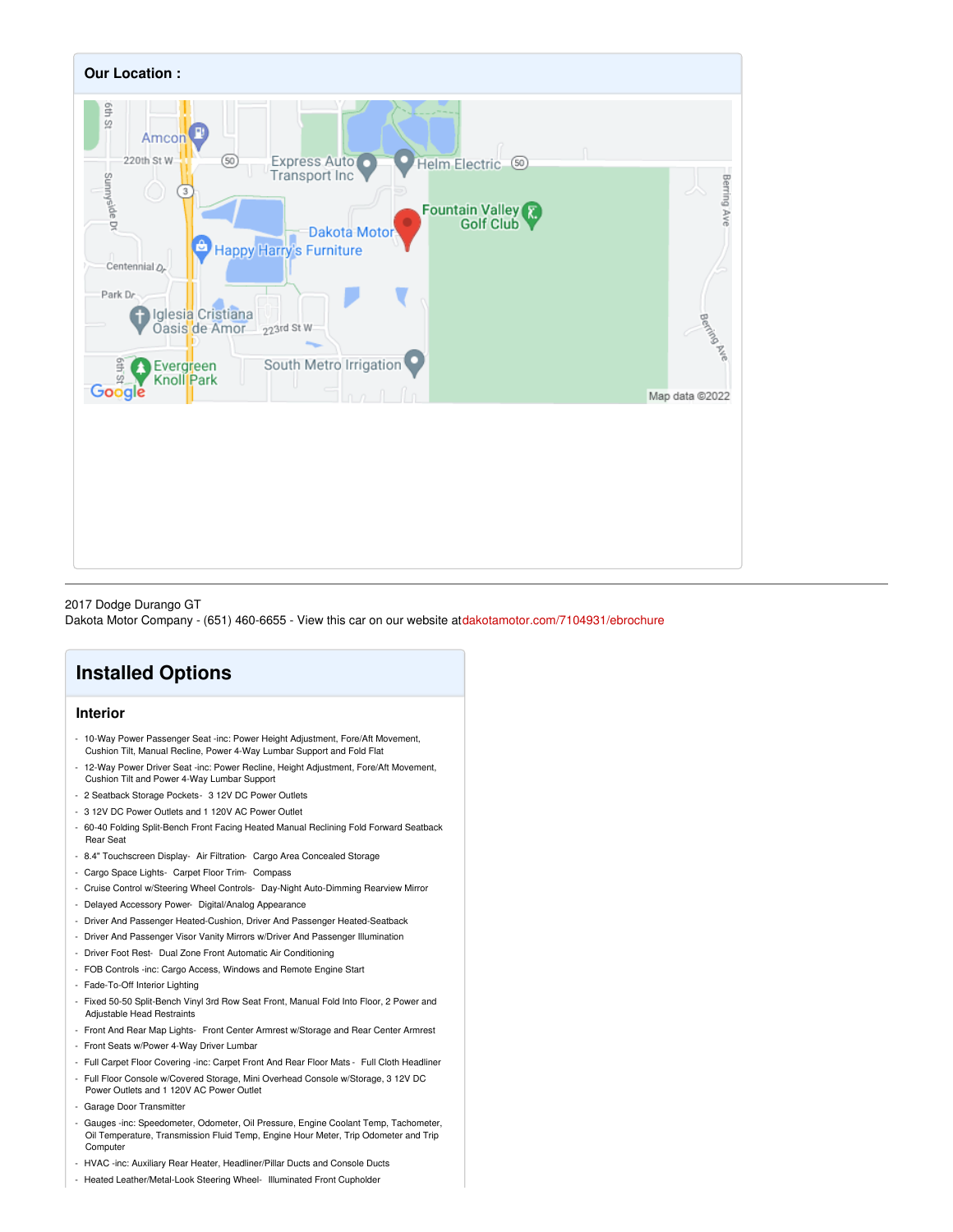- Illuminated Locking Glove Box
- Instrument Panel Bin, Driver / Passenger And Rear Door Bins
- Integrated Voice Command w/Bluetooth
- Interior Trim -inc: Simulated Wood Instrument Panel Insert, Simulated Wood Door Panel Insert and Chrome Interior Accents
- Leather Trimmed Bucket Seats
- Manual Anti-Whiplash w/Tilt Front Head Restraints and Fixed Rear Head Restraints
- Manual Tilt/Telescoping Steering Column
- Memory Settings -inc: Driver Seat, Door Mirrors and Audio
- Nav-Capable! See Dealer for Details- Outside Temp Gauge- Perimeter Alarm
- Power 1st Row Windows w/Driver And Passenger 1-Touch Up/Down
- Power Door Locks w/Autolock Feature- Power Fuel Flap Locking Type
- Power Rear Windows and Fixed 3rd Row Windows
- Proximity Key For Doors And Push Button Start Rear Cupholder
- Rear HVAC w/Separate Controls- Redundant Digital Speedometer
- Remote Keyless Entry w/Integrated Key Transmitter, Illuminated Entry and Panic Button
- Remote Releases -Inc: Power Cargo Access and Power Fuel
- Roadside Assistance & 9-1-1 Call- Sentry Key Engine Immobilizer
- Smart Device Integration- Systems Monitor- Trip Computer
- UConnect Access Tracker System- Urethane Gear Shifter Material- Valet Function

#### **Exterior**

- Auto On/Off Aero-Composite Halogen Daytime Running Headlamps w/Delay-Off
- Black Side Windows Trim- Body-Colored Door Handles- Body-Colored Front Bumper - Body-Colored Grille
- Body-Colored Power Heated Side Mirrors w/Driver Auto Dimming, Manual Folding and Turn Signal Indicator
- Body-Colored Rear Step Bumper
- Chrome Bodyside Insert and Body-Colored Wheel Well Trim- Clearcoat Paint
- Compact Spare Tire Stored Underbody w/Crankdown- Deep Tinted Glass
- Fixed Rear Window w/Fixed Interval Wiper and Defroster- Front Fog Lamps
- Front License Plate Bracket- Galvanized Steel/Aluminum Panels- LED Brakelights
- Laminated Glass- Liftgate Rear Cargo Access- Lip Spoiler- Perimeter/Approach Lights
- Speed Sensitive Variable Intermittent Wipers- Steel Spare Wheel
- Tailgate/Rear Door Lock Included w/Power Door Locks
- Tires: P265/50R20 BSW AS LRR NO LONGER AVAILABLE for factory ordering; standard equipment as of October 12, 2016.
- Wheels: 20" x 8.0" Premium Painted Aluminum

#### **Safety**

- 10-Way Power Passenger Seat -inc: Power Height Adjustment, Fore/Aft Movement, Cushion Tilt, Manual Recline, Power 4-Way Lumbar Support and Fold Flat
- 12-Way Power Driver Seat -inc: Power Recline, Height Adjustment, Fore/Aft Movement, Cushion Tilt and Power 4-Way Lumbar Support
- 2 Seatback Storage Pockets- 3 12V DC Power Outlets
- 3 12V DC Power Outlets and 1 120V AC Power Outlet
- 60-40 Folding Split-Bench Front Facing Heated Manual Reclining Fold Forward Seatback Rear Seat
- 8.4" Touchscreen Display- Air Filtration- Cargo Area Concealed Storage
- Cargo Space Lights- Carpet Floor Trim- Compass
- Cruise Control w/Steering Wheel Controls- Day-Night Auto-Dimming Rearview Mirror
- Delayed Accessory Power- Digital/Analog Appearance
- Driver And Passenger Heated-Cushion, Driver And Passenger Heated-Seatback
- Driver And Passenger Visor Vanity Mirrors w/Driver And Passenger Illumination
- Driver Foot Rest- Dual Zone Front Automatic Air Conditioning
- FOB Controls -inc: Cargo Access, Windows and Remote Engine Start
- Fade-To-Off Interior Lighting
- Fixed 50-50 Split-Bench Vinyl 3rd Row Seat Front, Manual Fold Into Floor, 2 Power and Adjustable Head Restraints
- Front And Rear Map Lights- Front Center Armrest w/Storage and Rear Center Armrest
- Front Seats w/Power 4-Way Driver Lumbar
- Full Carpet Floor Covering -inc: Carpet Front And Rear Floor Mats Full Cloth Headliner
- Full Floor Console w/Covered Storage, Mini Overhead Console w/Storage, 3 12V DC
- Power Outlets and 1 120V AC Power Outlet
- Garage Door Transmitter
- Gauges -inc: Speedometer, Odometer, Oil Pressure, Engine Coolant Temp, Tachometer, Oil Temperature, Transmission Fluid Temp, Engine Hour Meter, Trip Odometer and Trip **Computer**
- HVAC -inc: Auxiliary Rear Heater, Headliner/Pillar Ducts and Console Ducts
- Heated Leather/Metal-Look Steering Wheel- Illuminated Front Cupholder
- Illuminated Locking Glove Box
- Instrument Panel Bin, Driver / Passenger And Rear Door Bins